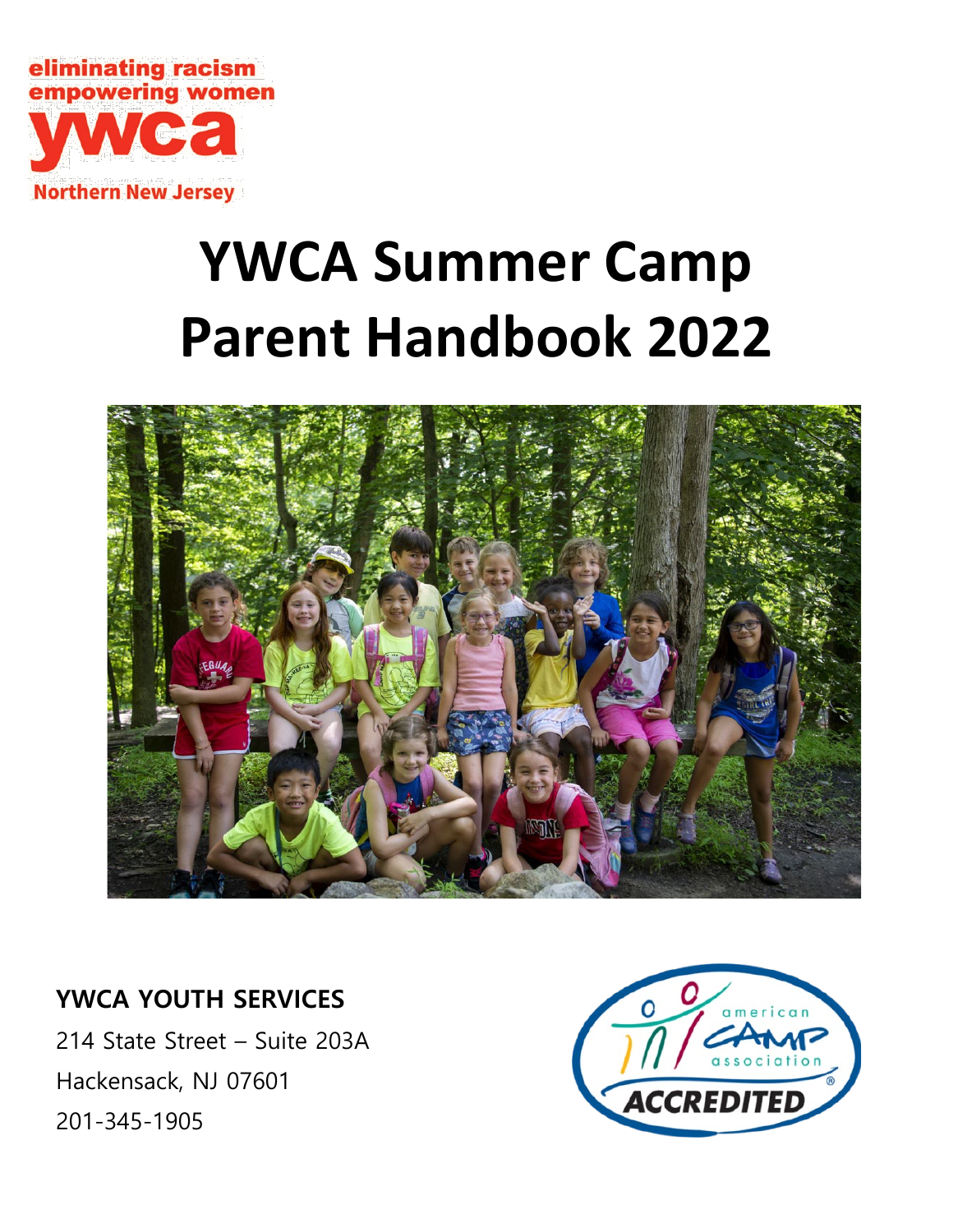# YWCANNJ.ORG

# **WELCOME**

Welcome to the YWCA Northern New Jersey. YWCANNJ camps are unique in that they provide families with a high-quality summer camp experience at an intentionally affordable price.

Our ACA (America Camp Association) accredited summer day camps in Dumont and Mahwah offer a summer of fun, friendships, and adventure for kids of all ages throughout Bergen and neighboring counties. We want your child to have a GREAT summer, so the following pages contain important information about our summer camp program. Please familiarize yourself with the material and keep this manual handy for easy reference.

# **ABOUT US**

The YWCA is the oldest and largest multicultural women's organization in the world. Across the globe, the YW has more than 25 million members in 122 countries, including 2.6 million members and participants in 300 local associations in the United States.

# **Our Mission**

YWCA Northern New Jersey is dedicated to eliminating racism, empowering women, and promoting equality for all.

# **About YWCA Northern New Jersey**

Our YWCA has been serving the community since 1920 with programs that improve

lives, inspire change, and create opportunities. We provide safe, welcoming places for women, girls, and families to learn, share, and grow; support women and



**Bergen County's Sexual Violence Resource Center** 24/7 Hotline: 201-487-2227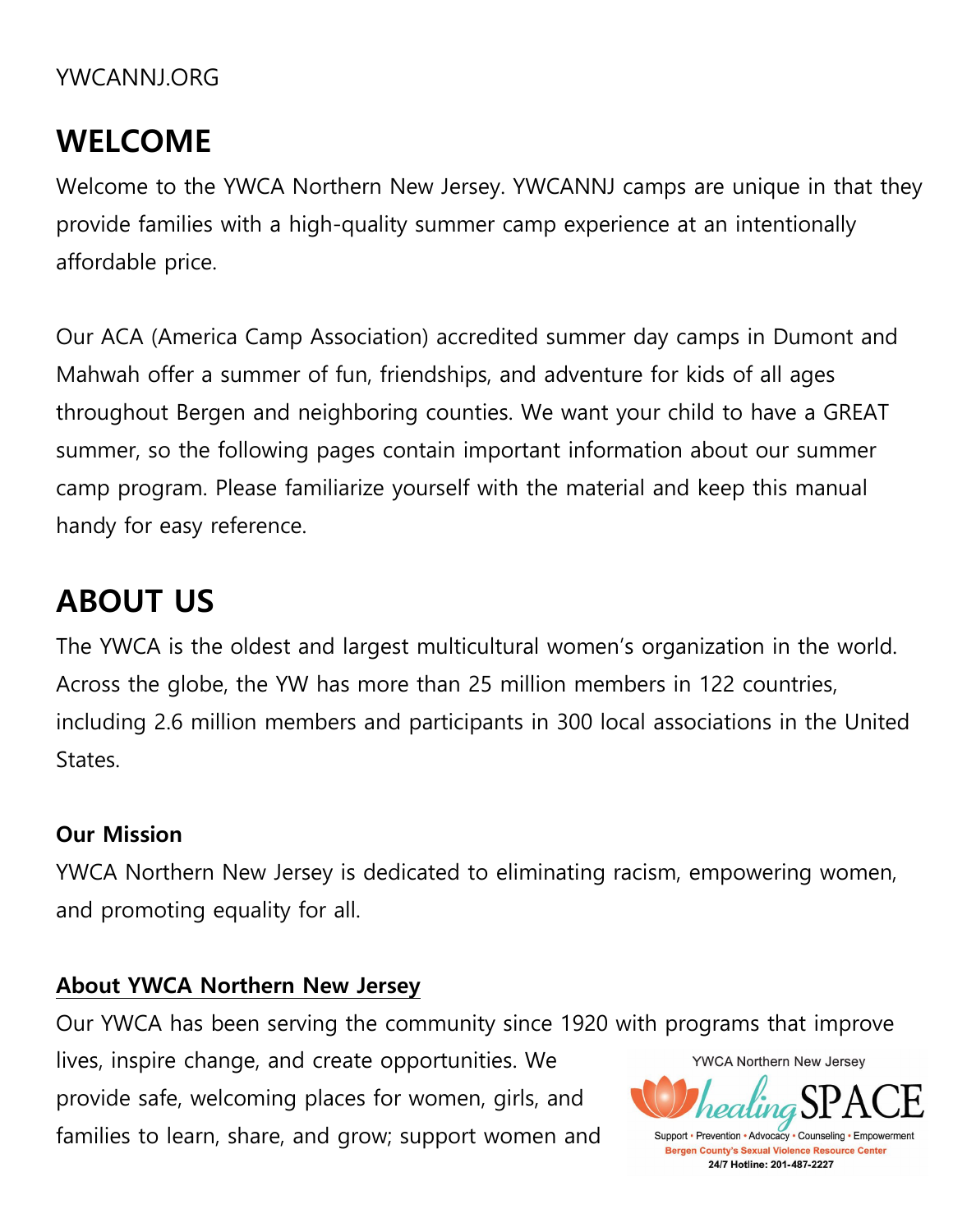girls on their paths to educational, career, and financial success; and advocate for women's rights and civil rights.

We are one of the area's largest provider of child care services, a recognized leader in health and wellness programs, and operator of **healingSPACE**, Bergen County's only Sexual Violence Resource Center.

# **Youth Services Administration Staff**

- Daniela Pinto-Director of Youth Development- [DPinto@ywcannj.org](mailto:DPinto@ywcannj.org)
- Akil Davis-Manager of School Age Programs- [Adavis@ywcannj.org](mailto:Adavis@ywcannj.org)
- Mary Agnello-Program Assistant- [campregistration@ywcannj.org](mailto:campregisration@ywcannj.org)
- Jessi Isabel-Registration and Billing Specialist- [SAPbilling@ywcannj.org](mailto:SAPbilling@ywcannj.org)

# **Summer Camp Administration**

- Judon Foster, Camp Director[–YWCampDumont@ywcannj.org](mailto:YWCampDumont@ywcannj.org)
- Michael Siciliano, Camp Director[–YWCampMahwah@ywcannj.org](mailto:YWCampMahwah@ywcannj.org)

# **Direct Phone Numbers for Camps**

**Mahwah 201-327-2079 Dumont 201-384-6357**

Camp Calendars are located on our website please visit [www.ywcannj.org/summer-camp/](http://www.ywcannj.org/summer-camp/)  Visit and Follow our **YWCA NNJ Facebook Pages** for Daily updates, photos and more!

# **What to Bring/Wear Each Day** PLEASE LABEL all children's belongings.

- Towel(s)
- 1 bathing suit
- Plastic bag to store wet bathing suit
- Sneakers/Closed toe sandals
- A refillable water bottle.
- **Sunscreen**

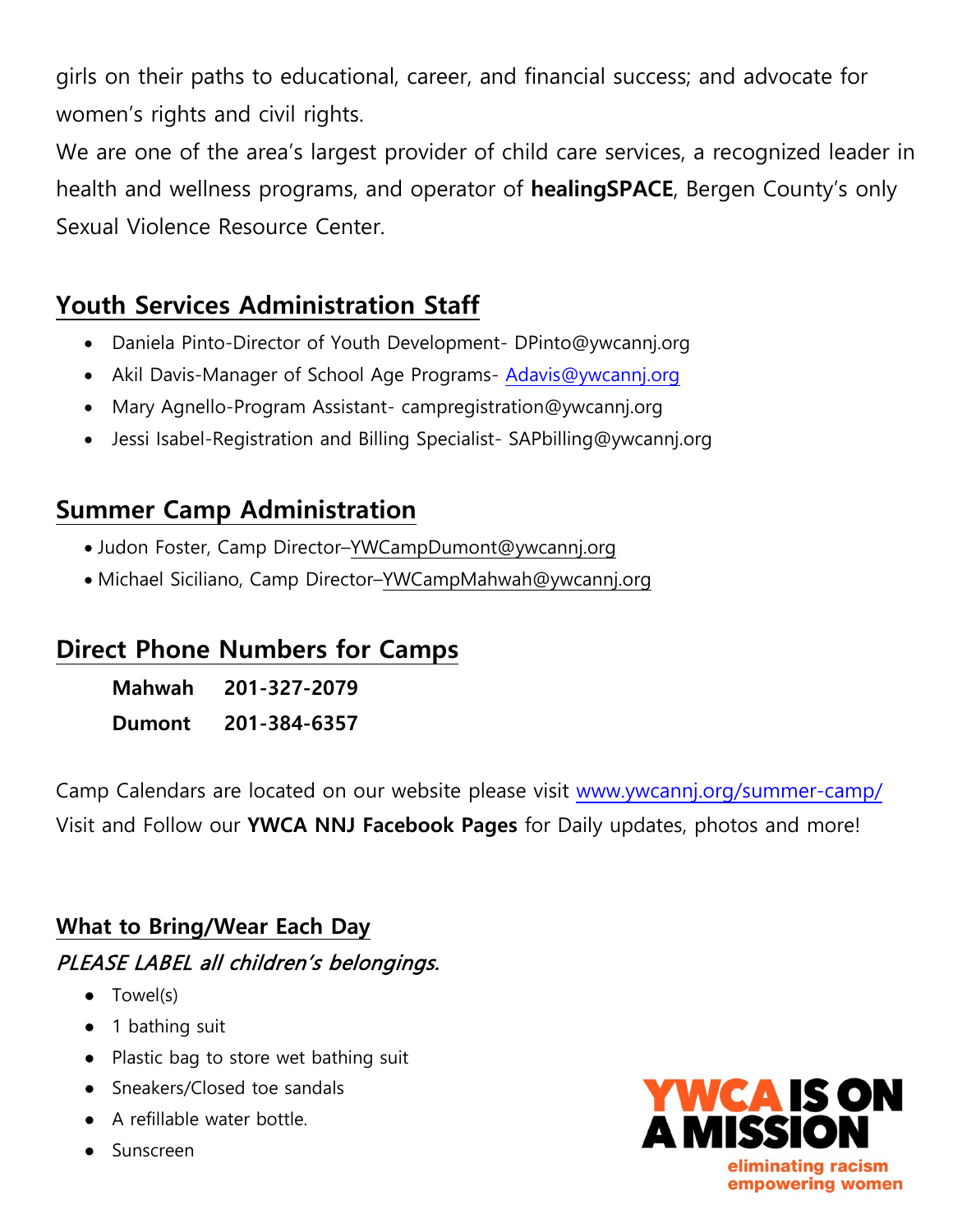- Lunch in an insulated bag
- Bug spray-suggested
- Extra change of clothes-suggested
- Swim goggles-suggested
- Swim shoes-suggested for Mahwah campers (for lake/boating)
- Flip flops –suggested for Dumont campers (for pool)

Camp shirts are given to campers on their first day of camp. We encourage campers to wear their camp shirts each Monday and any other day they want. Additional shirts and sweatshirts will be for sale

We are a NUT FREE environment. Do not send food containing nuts.

Soda/Coffee/Energy drinks are not permitted at summer camp. Water or juice is encouraged.

Please send lunch in an insulated bag (refrigerators and microwaves are **NOT** available).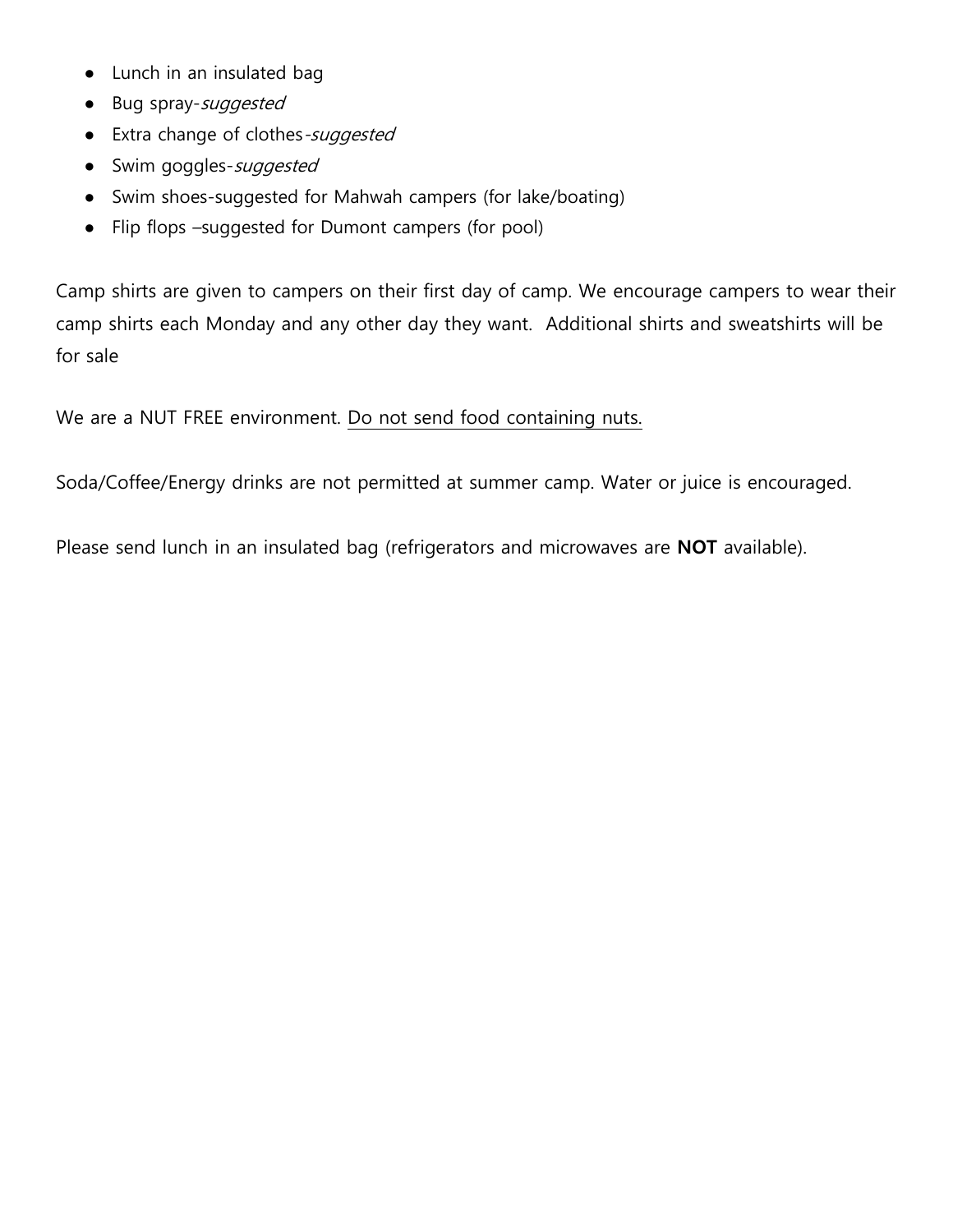# **POLICIES AND PROCEDURES**

#### **ABSENCES**

If a child is going to be absent from camp–please call/email the camp to let them know.

# **ANTI-BULLYING POLICY**

In keeping with our mission to promote acceptance and tolerance for all people and in order to keep all the children in our programs safe, the YWCA Northern New Jersey in accordance with its discipline policy, cannot allow any child in our program to hurt or be hurt by others. This can include physical, emotional, or verbal actions.

Any incidents of the above behaviors will be brought to the attention of the Camp Director. Each incident will be handled on a case-by-case basis. All discipline actions will be in accordance with the YWCA Northern New Jersey Discipline Policy in an age appropriate fashion.

#### **ARRIVAL AND DEPARTURES - YWCamp@Dumont (PLEASE stay in your cars-Valet drop off).**

YWCA STAFF will approach each vehicle, complete a COVID screening and will escort your child to their proper group after going through our daily screening process. Pre-camp parents – please walk your camper to the door.

#### **Bus drop off**

YWCA STAFF will be at each bus stop location and will complete the COVID screening before your child can enter the bus. Once all campers have been checked and attendance has been taken, they will then depart for camp. Campers MUST wear their seat belt and remain seated during the duration of the trip. Mask wearing is optional for staff and campers.

All children must be picked up by the designated time. A parent/guardian (adult over 18) must sign out your camper. YWCA Staff will accompany a group of children to the pickup area. Children will be lined up and parents will have to sign out their camper.

## **ARRIVAL AND DEPARTURES - YWCamp@Mahwah**

YWCA STAFF will be at each bus stop location and will check in your child before your child can enter the bus. Once all campers have been checked and attendance has been taken, they will then depart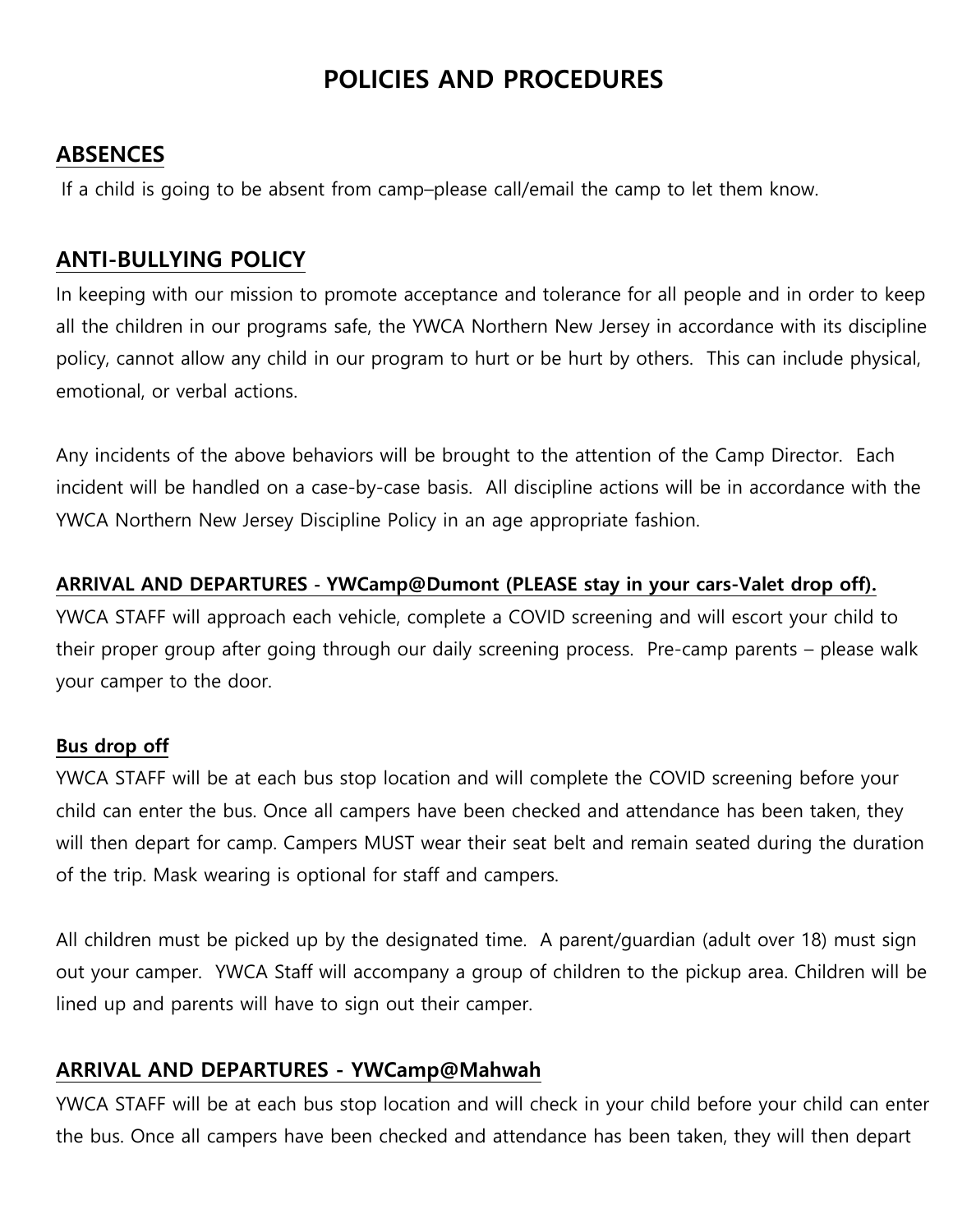for camp. Campers **MUST** wear their seat belt and remain seated during the duration of the trip. Mask wearing is optional for staff and campers. If a parent is running late and has missed the bus they can drop off their child at camp in an emergency situation only. Parents MUST contact the bus counselor's phone if they are running late.

#### **Late Drop off Policy**

- 1<sup>st</sup> late drop off no late fee but email sent to document the occurrence
- $\bullet$  2<sup>nd</sup> late drop off \$25 late fee letter sent out reminding parents of our policy
- 3<sup>rd</sup> late drop off \$50 late fee letter sent out reminding parents of our policy
- 4th late drop off \$100 fee suspended from program for the next scheduled day
- $\bullet$  5<sup>th</sup> late drop off immediate removal from program

All children must be picked up by the designated time. A parent/guardian (adult over 18) must sign out your camper. YWCA Staff will accompany a group of children to the pickup area. YWCA Staff will accompany a group of children to the pickup area. Children will be lined up and parents will have to sign out their camper.

#### **BUS INFORMATION**

Failure to comply with said rules may result in termination of enrollment.

- Children enter the bus and take a seat (Siblings/same household only can sit together)
- Seatbelts must be worn at all times
- Everyone must be seated until the bus comes to a full stop
- Consuming food or drink is not permitted on the bus
- Fighting, pushing, shoving, yelling or any negative behavior is not acceptable
- Hands (and all other body parts) stay in the bus at all times no hanging out the window
- Rude, obscene, or intolerant language or gestures are not acceptable

In case of bus changes that would affect campers' pick-up or drop-off times or locations, YWCA staff will send emails to every campers' parent affected by the emergency or change. Bus counselors will follow up with a call/text from their bus phones. Please see bus stop cell phone numbers below. The bus camp counselors will remain with the campers until picked up by parents/guardians, emergency pick-up person or until the situation is resolved.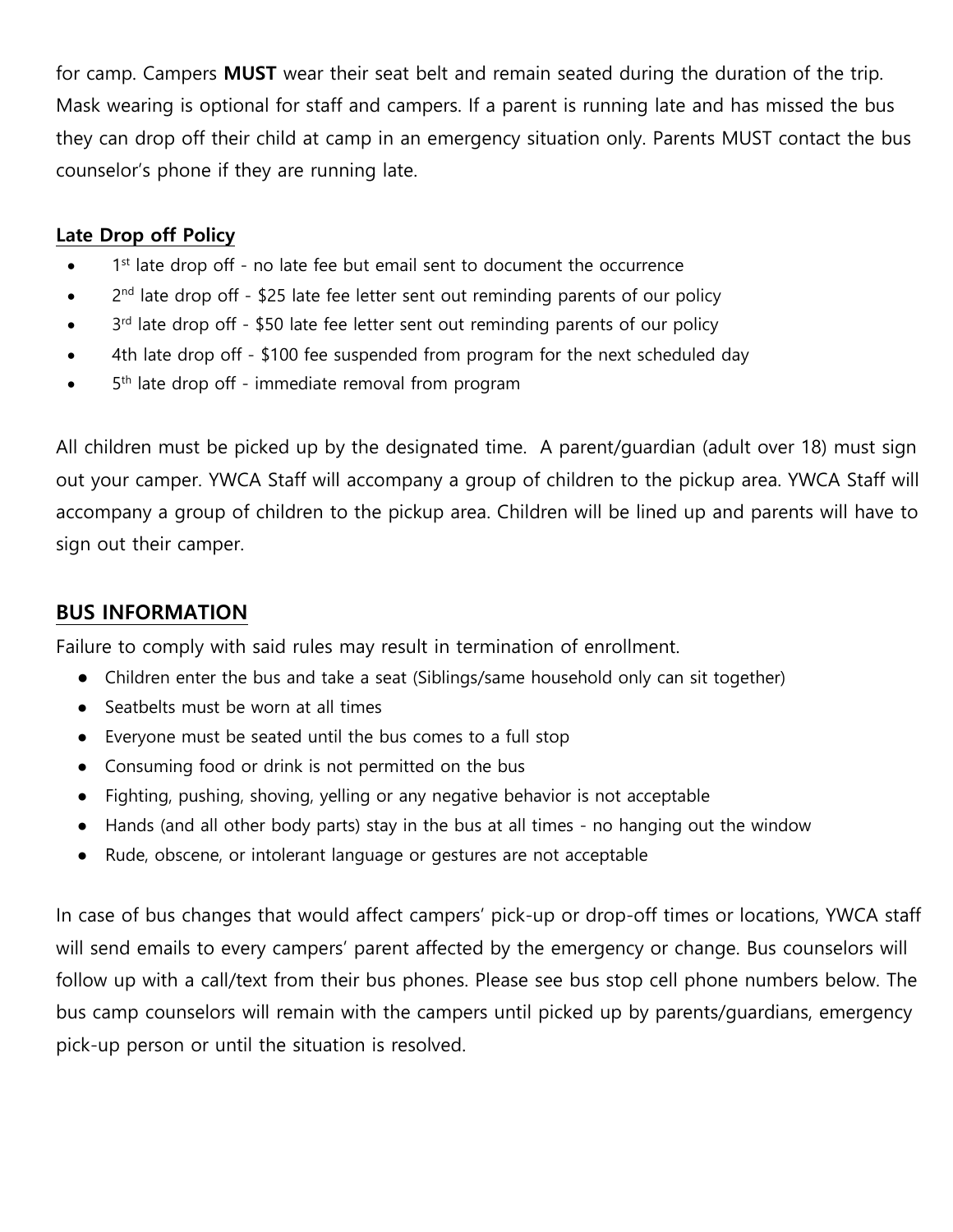| <b>Bus Stops</b>                                                                                                | Drop off Time | Pick up Time |
|-----------------------------------------------------------------------------------------------------------------|---------------|--------------|
| Honiss Elementary School (YWCAMP@Dumont)<br>31 Depew Street, Dumont, NJ<br>Large Parking Lot<br>201-384-6357    | $7:45$ am     | 5:45 pm      |
| <b>YWCA Office</b><br>Parking Lot<br>214 State Street, Hackensack, NJ                                           | 7:45am        | 5:45pm       |
| <b>Harrington Park Elementary School</b><br>Parking Lot<br>191 Harriot Ave, Harrington Park, NJ<br>201-403-3457 | 7:55am        | 5:50pm       |
| <b>George Washington Elementary School</b><br>39 Fardale Ave, Mahwah, NJ<br>Parking Lot<br>201-986-0320         | 8:35am        | 5:10pm       |
| <b>Oradell Elementary School</b><br>350 Prospect Ave, Oradell, NJ<br>Parking Lot<br>201-986-0320                | 8:05am        | 5:30pm       |
| <b>Christian Reformed Church</b><br>271 Lincoln Ave, Ridgewood, NJ<br>Parking Lot                               | 8:15am        | 5:15pm       |

## **YWCAMP@Mahwah Bus Drop off and Pickup only (\*times and locations subject to change)**

# **CELL PHONE/CAMERA/ELECTRONICS USEAGE**

**No cell phones, smart watches, electronic held-hand games, devices will be allowed in camp** We understand kids very well, which is why we deliver this message with total respect for their feelings; PLEASE unplug your electronics and plan to plug into your friends, the outdoors, and life at camp!

Our Electronics Policy is designed to:

- promote socialization between campers
- remove the divide between "the haves, and the have-nots"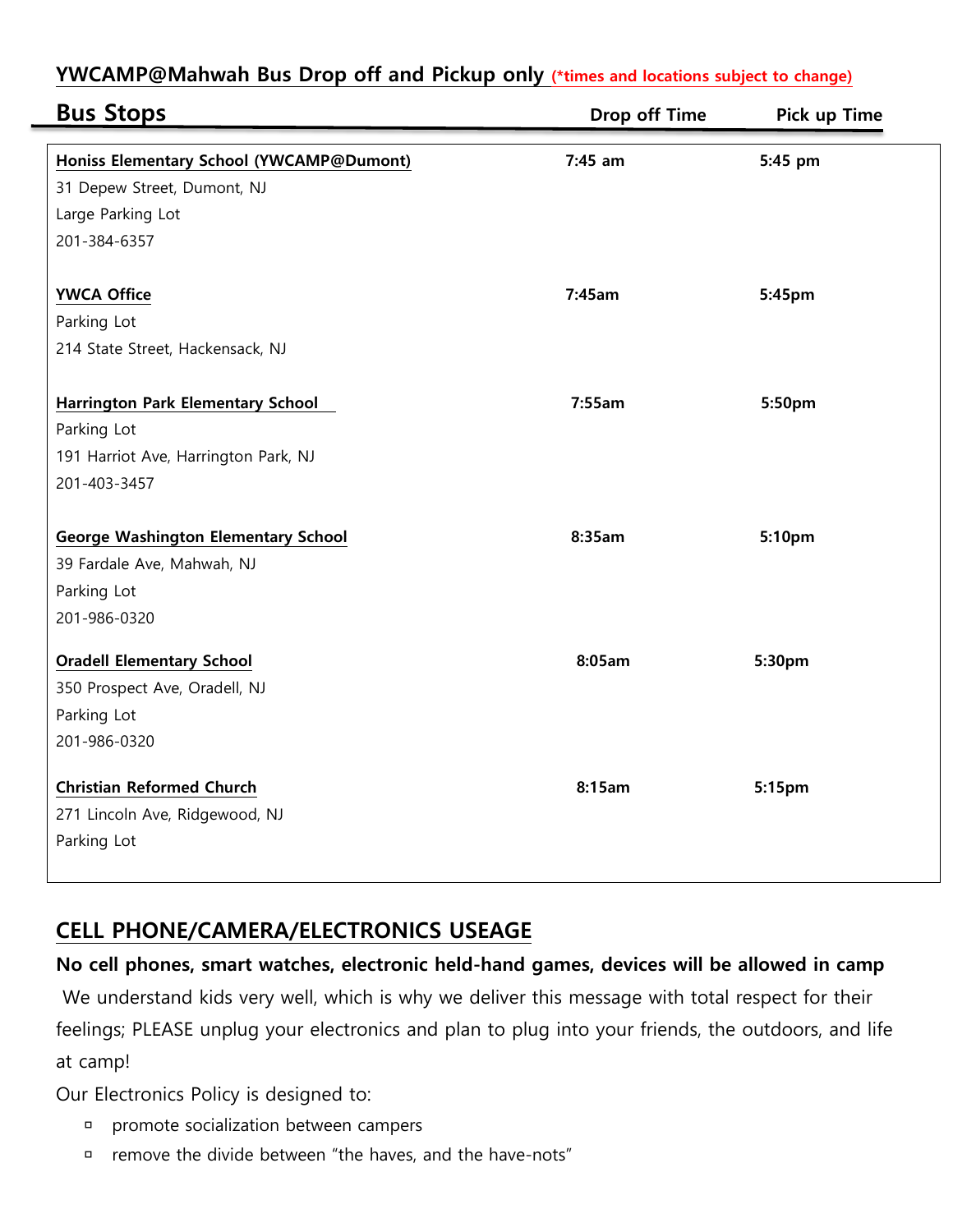- give your children a much needed break from the world of technology
- ensure that your children are not exposed to age-inappropriate material

#### **CHILD RELEASE POLICY**

Each child may be released only to the child's parent(s) or person(s) (**adult over 18**) authorized by the parent(s) to take the child from the center and to assume responsibility for the child in an emergency if the parent(s) cannot be reached. **Parents must inform the Camp Director in advance if someone other than the parent will be picking up. If the pickup person is not listed on the child's emergency data form and we have not been notified by the parent, the Camp Director cannot release the child.** 

If a non-custodial parent has been denied access, or granted limited access, to a child by a court order, the center shall secure documentation to that effect, maintain a copy on file, and comply with the terms of the court order.

If the parent(s) or person(s) authorized by the parent(s) fails to pick up the child at the time of the center's daily closing, the center shall ensure that:

1) The child is supervised at all times;

2) Staff members attempt to contact the parent(s) or person(s) authorized by the parent(s); and 3) If child is not picked up by closing time, and other arrangements for releasing the child to his/her parent(s) or person(s) authorized by the parent(s), have failed the staff member shall call the 24 hour State Central Registry Hotline (1-877-NJ-Abuse) [1-877-652-2873] to seek assistance in caring for the child until the parent(s) or person(s) authorized by the child's parent(s) is able to pick-up the child.

If the parent(s) or person(s) authorized by the parent(s) appears to be physically and/or emotionally impaired to the extent that, in the judgment of the director and/or staff member, the child would be placed at risk of harm if released to such an individual, the center shall ensure that:

1)The child may not be released to such an impaired individual;

2)Staff members attempt to contact the child's other parent or an alternative person(s) authorized by the parent(s); and

3)If the center is unable to make alternative arrangements, a staff member shall call the 24 hour State Central Registry Hotline (1-877-NJ-Abuse) [1-877-652-2873] to seek assistance in caring for the child.

#### **We cannot release a child unless an authorized (over age 18) person can sign the child out.**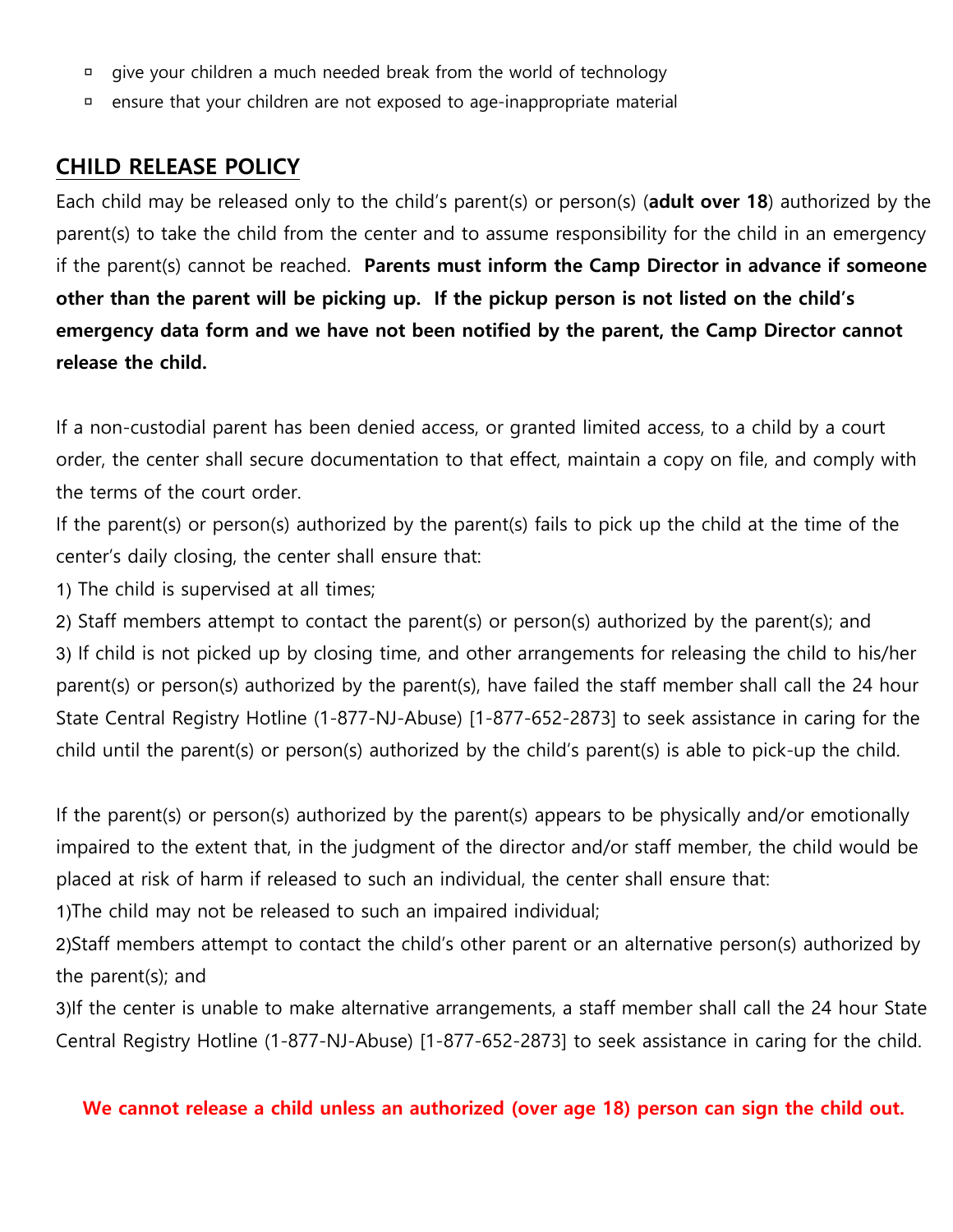We do require that parents show identification until the Camp Director and staff become familiar with you. This step is taken for the safety of your child.

## **CONFIDENTIALITY POLICY:**

The policy of the YWCA Northern New Jersey camps, in regard to the issue of confidentiality of information, is as follows:

1. Information about a child belongs to the child with the parents acting on the child's behalf. Consequently, parents have unlimited access to the records of their child.

2. No information about a YWCA family may be released to another agency without the written consent of the family, **unless required by law**.

3. All YWCA staff members are required to treat information about YWCA families responsibly and with discretion. Staff is permitted to discuss information about families with other staff only on a need to know basis. Information about YWCA families or staff members is not a suitable topic of casual conversation among staff or in the presence of children.

4. Staff that violates a family's or staff member's right to privacy will be subject to personnel action as determined by the YWCA Northern New Jersey policies and procedures.

# **DISCIPLINE POLICIES AND EXPULSION FROM PROGRAM PROCEDURES**

It is the YWCA's goal to educate and engage campers and instill in them the ability to self-discipline. Clear and consistent guidelines are presented to children so that they are aware of their responsibilities and can be held accountable for their behavior.

Should there be an infraction of the rules, the following consequences will occur:

1. **Verbal Warning** - We remind children of appropriate behavior.

2. **Five Minute Time Out**- This gives a child a break to cool off.

3. **Ten Minutes Time Out**- Again a cooling off period with re-direction. Staff will inform parents at pickup. If behaviors continue and or escalate we will then move to the next step.

4. **Parent/Director Meeting** – YWCA Youth Services Staff will meet virtually with parent(s) and child to discuss the behaviors.

Occasionally there may be times and reasons we must suspend/expel a child from our program. Before we would reach such a situation, we will do everything possible to work with the family of the child in order to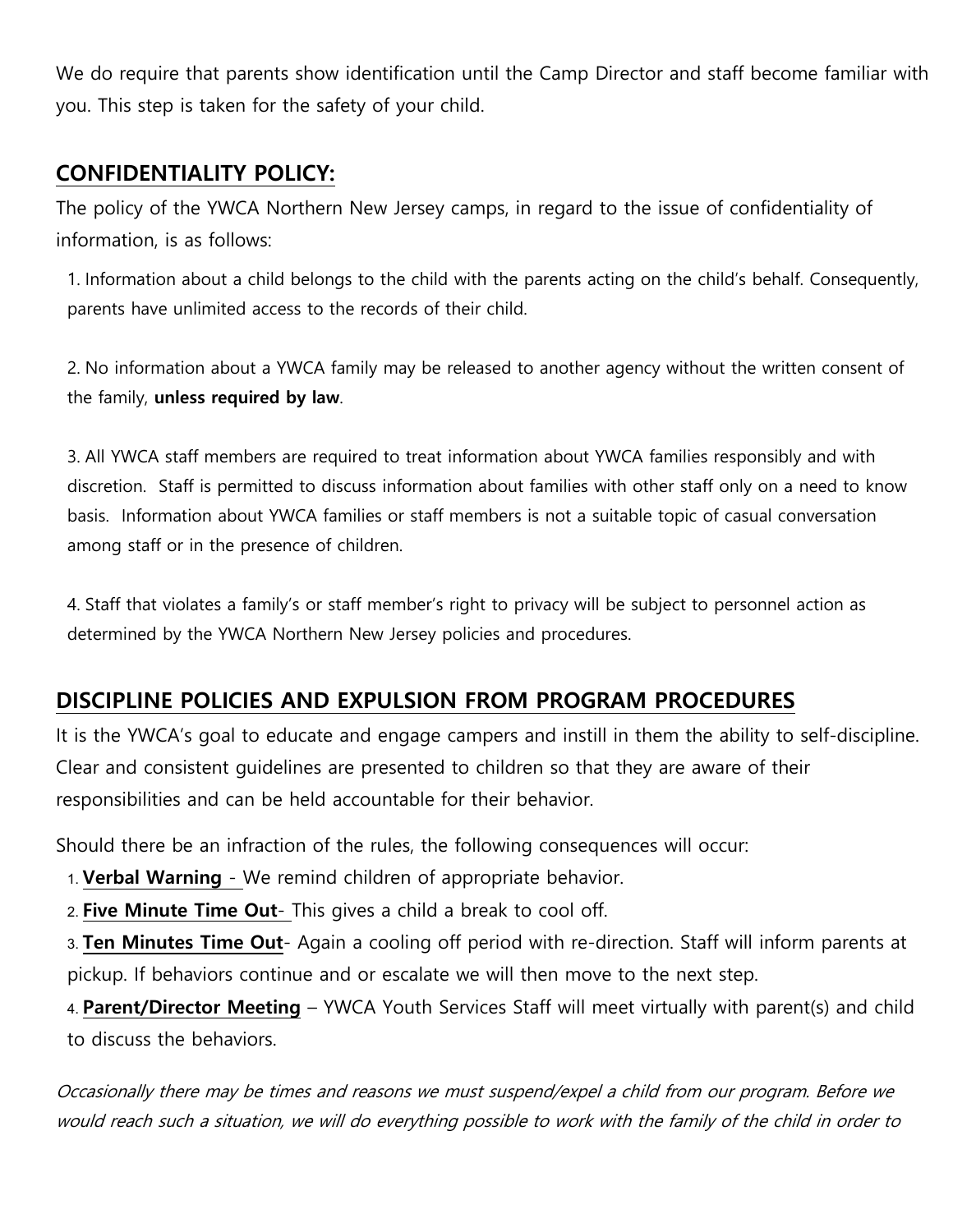## prevent this policy from being enforced. Fighting or intentional physical aggression for any reason results in immediate jump to #5.

5. **Suspension**- This would occur only if the behavior contract is not be followed on a consistent basis and/or the parents are resistant to supporting the YWCA staff. A virtual meeting will occur to discuss this issue if needed.

6. **Expulsion**- This happens in rare cases where a child's actions are detracting from the safety of the group. Parents will have been given full information during the prior meetings.

#### **PARENTAL ACTIONS FOR CHILD'S EXPULSION**

- Parents threatens physical or intimidating actions toward staff children/other parents
- Parent exhibits verbal abuse to staff/children/other parents
- Failure to pay/habitual lateness in payments
- Habitual tardiness when picking up your child

#### **CHILD'S ACTIONS FOR EXPULSION**

- Uncontrollable tantrums/angry outbursts
- Ongoing physical or verbal abuse to staff or other children
- Eloping or leaving program area without permission
- The child is at risk of causing serious injury to other children or himself/herself
- Failure of child to adjust after a reasonable amount of time

#### **ENROLLMENT**

Registration is accepted throughout the summer season, based on license capacity availability. Registration for the following week must be confirmed by the previous Wednesday. Your child is not considered enrolled until all the required forms are completed in their entirety and all required fees have been paid.

## **EMERGENCY CONTACTS**

Your emergency contacts are very important and should be aware of their responsibility. All emergency contacts should be able to pick up your child within a reasonable time frame if we cannot reach you. Phone numbers MUST to be updated regularly.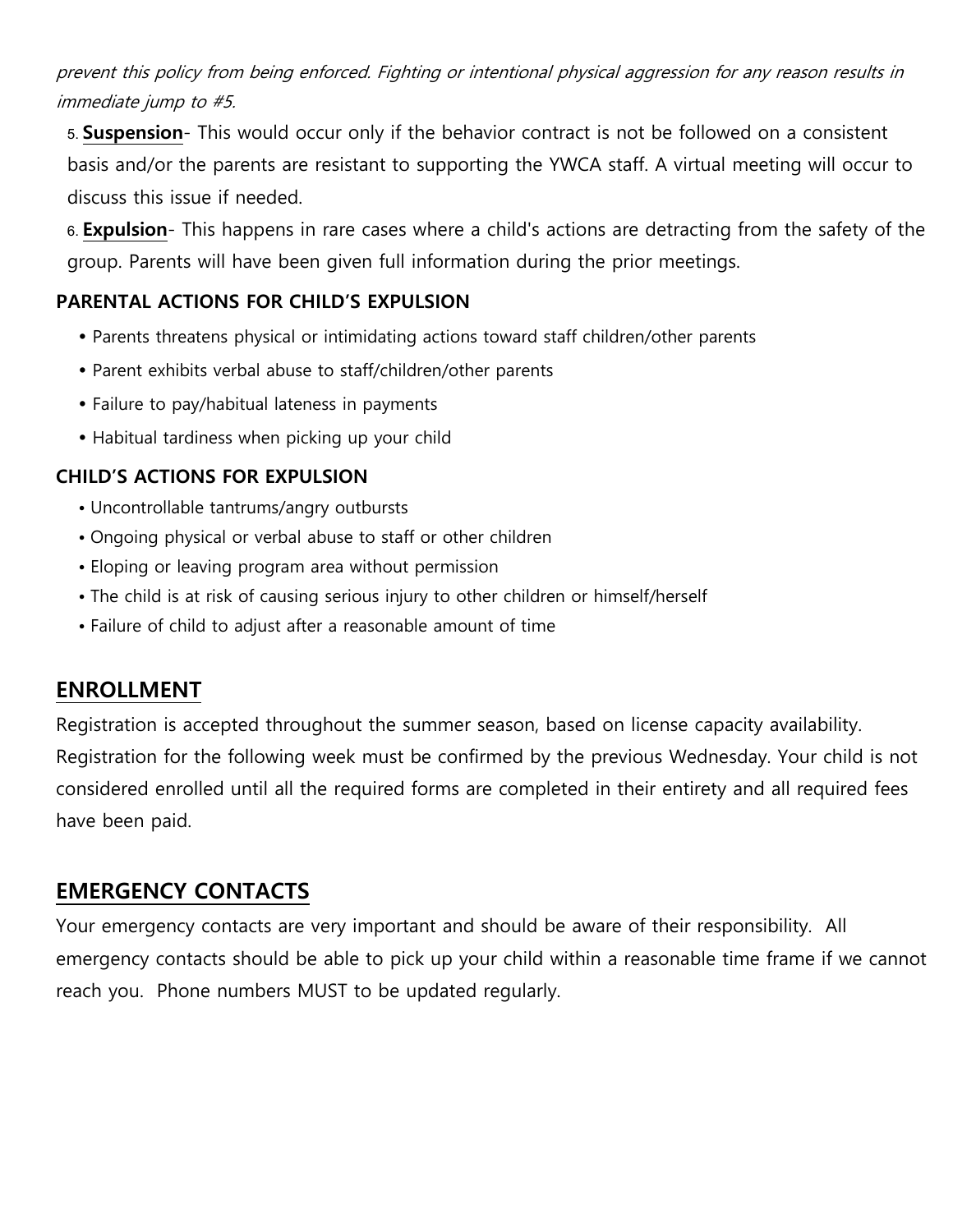## **FEES AND PAYMENT POLICES**

1. Your credit card statement and/or bank statement will serve as your receipt of payment. We do not issue tax-statements. Our Provider Tax ID is # 22-1494725.

2. If you have a flex spending account and require a receipt for payment, please email your form to **SAPbilling@ywcannj.org**. Our Provider Tax ID is # 22-1494725.

3. Nonpayment or continued late payment could result in your removal from program.

4. The YWCA Northern New Jersey will impose a \$35 service charge if payments are not honored from your credit card or account on file.

5. \$25 service fee with be charged for withdrawals or changes and requires advance notification. (**All fees/tuitions are nonrefundable).** Contact [Sapbilling@ywcannj.org](mailto:Sapbilling@ywcannj.org)

6. **Additional Weeks**: If you would like to add additional weeks during the camp season please email [sapbilling@ywcannj.org.](mailto:sapbilling@ywcannj.org) Children must be registered by the prior **WEDNESDAY** to start on the following week. **Children registered on Thursday will incur a \$50 late registration fee.** Friday signups are not available.

7. Children not picked up by scheduled pickup time will be subject to the following:

#### **Late Pick Up Policy**

- $1<sup>st</sup>$  late pick up no late fee but email sent to document the occurrence
- 2<sup>nd</sup> late pick up \$25 late fee letter sent out reminding parents of our policy
- $3<sup>rd</sup>$  late pick up \$50 late fee letter sent out reminding parents of our policy
- $\bullet$  4<sup>th</sup> late pick up \$100 fee suspended from program for the next scheduled day
- $\bullet$  5<sup>th</sup> late pick up immediate removal from program

 8. Tuition credit is not given for absence due to illness and or vacation. If the YWCA is required to close due to COVID-19 it will result in a full refund.

#### **HOURS OF OPERATION (\*Camp is closed Monday July 4th)**

- **Pre Camp** 7:30am-start of camp
- **Camp Program** 9:00am-5:00pm(**Drop off starts at 8:30am**)
- **Post Camp**  5:00pm -6:30pm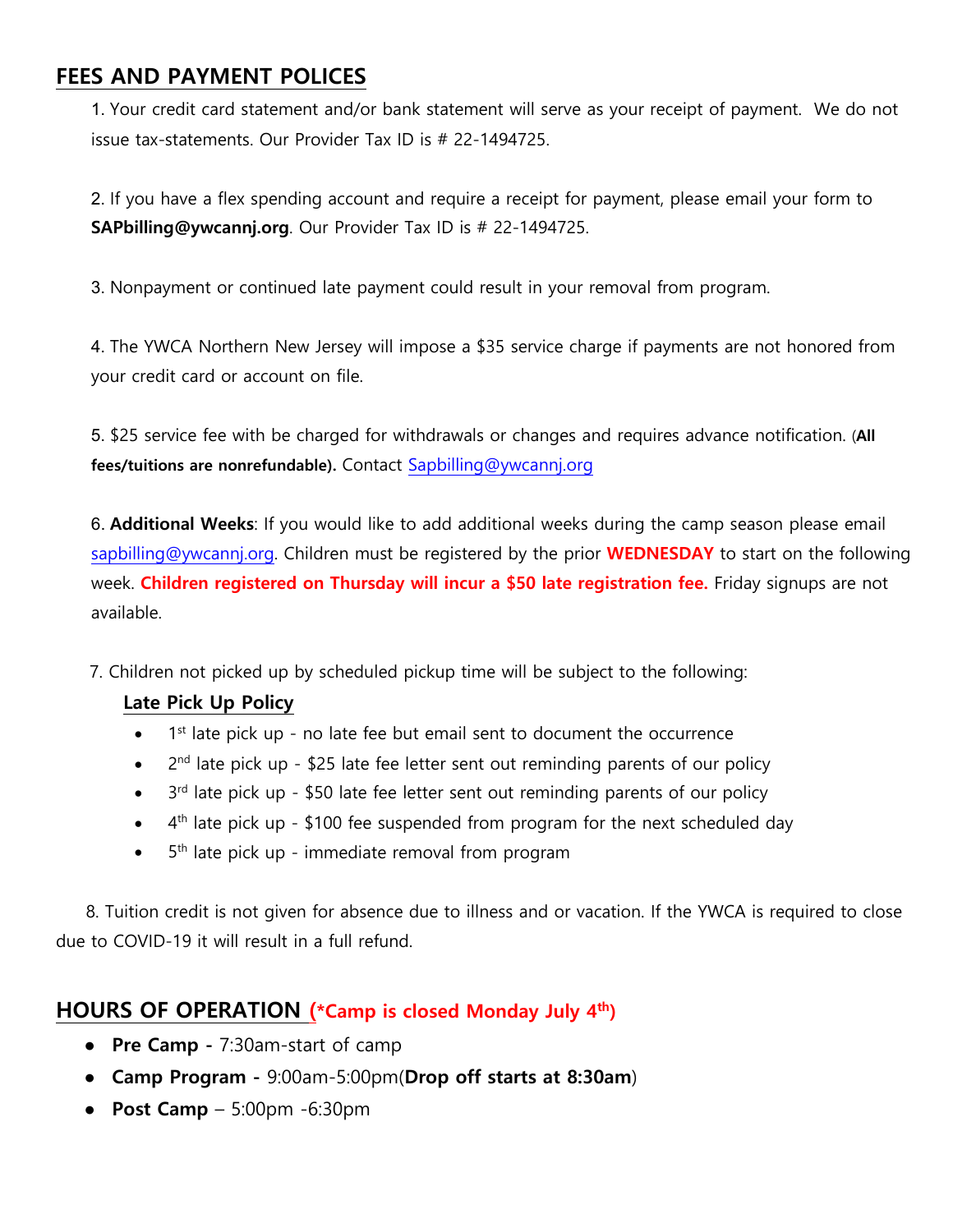# **INFORMATION CHANGES**

Parents are responsible for informing the camp staff of any changes in address, phone numbers and persons authorized to pick up children. It is very important that this information be kept up to date at all times.

## **MEDICAL & HEALTH POLICIES AND PROCEDURES**

Your child must have an application w/health and medical information on file along with any necessary medications and action plans the day he/she begins the program. All allergies and medical concerns must be documented on the child's medical and emergency data form. Camp Health Director will review all applications.

Medication will be administered only after the receipt of written approval from a child's parent. This medication must be in its original container, labeled with child's name, physician's name, date, and dosage. Medication will only be administered and recorded by Camp Health Director.

If a child exhibits any of the following symptoms, the child should not attend the center. If such symptoms occur at the center, the child will be removed from the group, and parents will be called to take the child home.

| Severe pain or discomfort                | Red eyes with discharge                   |
|------------------------------------------|-------------------------------------------|
| Acute diarrhea                           | Infected, untreated skin patches          |
| Episodes of acute vomiting               | Difficult or rapid breathing              |
| Elevated oral temperate of 101.5 degrees | Skin rashes w/ fever or behavior changes  |
| Lethargy                                 | Skin lesions that are weeping or bleeding |
| Severe coughing                          | Mouth sores with drooling                 |
| Yellow eyes or jaundiced skin            | Stiff neck                                |

Once the child is symptom-free, or has a health care provider's note stating that the child no longer poses a serious health risk to himself/herself or others, the child may return to the center unless contraindicated by local health department or Department of Health.

EXCLUDABLE COMMUNICABLE DISEASES: A child or staff member who contracts an excludable communicable disease may not return to the center without a health care provider's note stating that the child presents no risk to himself/herself or others. Note: If a child has chicken pox, a note from the parent stating that all sores have dried and crusted is required. If a child is exposed to any excludable disease at the center, parents will be notified in writing.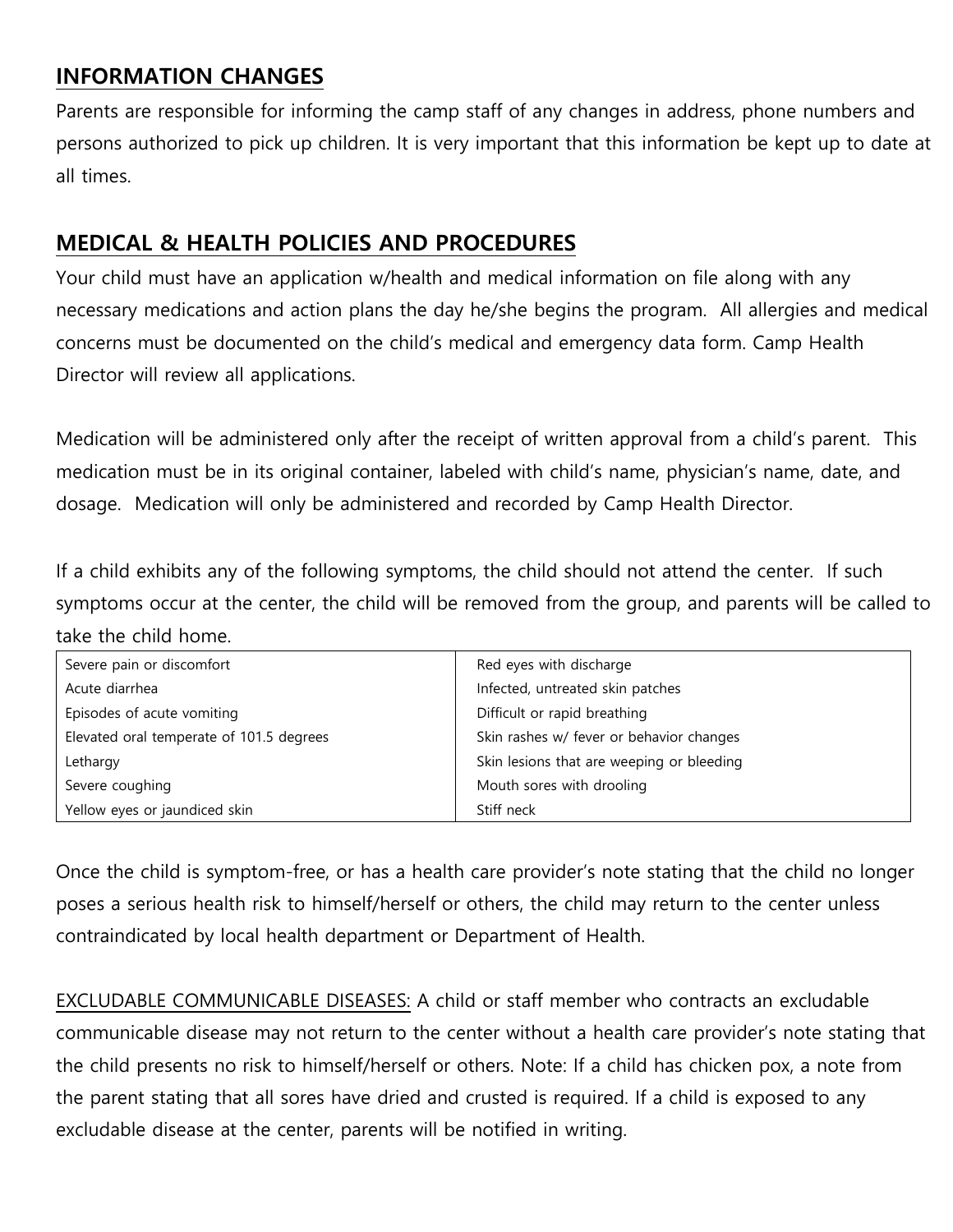COMMUNICABLE DISEASE REPORTING GUIDELINES: Some excludable communicable diseases must be reported to the health department by the center. The Department of Health's Reporting Requirements for Communicable Diseases and Work-Related Conditions Quick Reference Guide, a complete list of reportable excludable communicable diseases, can be found at:

http://www.nj.gov/health/cd/documents/reportable\_disease\_magnet.pdf.

# **PARENTAL PARTICIPATION**

Your Camp Director welcomes your comments and is available to virtually discuss any aspect of the program. Parents are reminded that all interactions with children must be positive in nature. Any parent who engages in any negative interaction with any child will face immediate removal from the program and termination of their child's future participation**.** 

# **STAFF INFORMATION**

Each camp is led by adult and young adult staff who have been selected for their skills and leadership with children. The Camp Director is the lead onsite staff and supervises the camp staff. All communication should be addressed to the Camp Director. All staff receive training on First Aid/CPR in addition to YWCA policies and procedures in accordance with DOH/ACA licensing regulations.

During summer 2022, each group has one Head Counselor and Counselors, to support a staff to camper ratio of 2 staff to 20 kids. We uphold a high standard of quality, dedication, and commitment when it comes to selecting our staff. Staff members are required to go through professional reference and criminal background screenings before they are hired. Our goal is to provide our staff with the tools and knowledge they need in order to help create and maintain an exciting, enriching, ageappropriate program for your children. Our staff members are required to attend our full day staff orientation at the beginning of the season. Our staff attend weekly meetings where we discuss programming and issues at summer camp.

## **SOCIAL MEDIA**

All staff, parents and program participants must adhere to the YWCA Northern New Jersey Social Media Policy. Parents are not permitted to take photos of other people's children during any YWCA program hours. Social media postings by the YWCA Northern New Jersey are only permitted with the